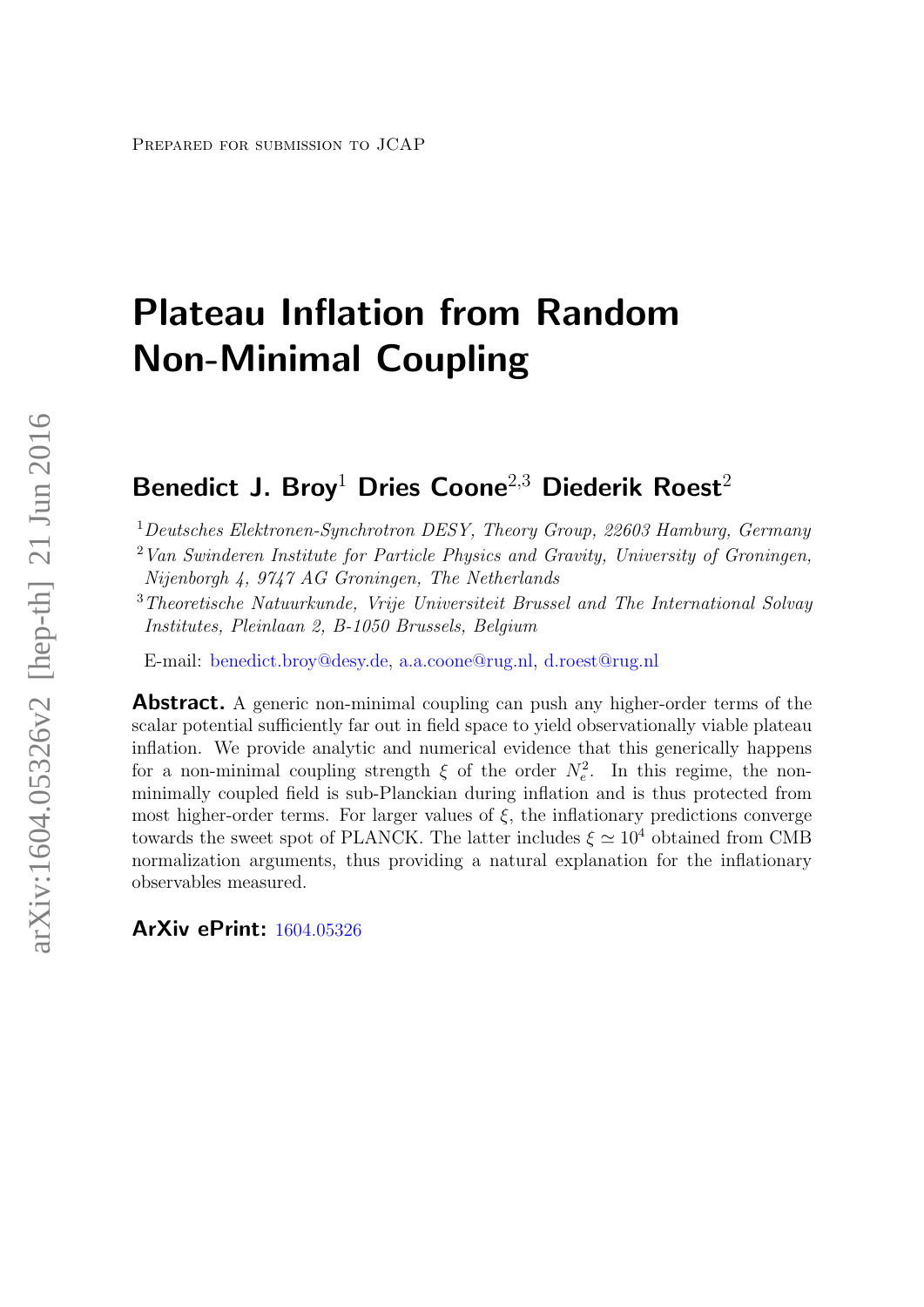#### Contents

| 1 Introduction                    |                         |
|-----------------------------------|-------------------------|
| 2 Non-minimally coupled inflation | $\bf{3}$                |
| 3 Analytic predictions            | $\overline{\mathbf{5}}$ |
| 4 Numerical results               | 7                       |
| 5 Discussion                      | 11                      |
| A Inflationary Observables        | 13                      |
| <b>B</b> Higher Order Terms       | 14                      |

#### <span id="page-1-0"></span>1 Introduction

The theory of cosmic inflation [\[1,](#page-16-0) [2\]](#page-16-1) has become the leading paradigm to explain the initial conditions of the early universe. Combined with cosmological perturbation theory [\[3\]](#page-16-2), it provides a mechanism for seeding structure formation that is in astonishing agreement with recent observations [\[4–](#page-16-3)[6\]](#page-16-4).

Inflation is typically taken to arise from the potential energy of a scalar field mimicking the behaviour and equation of state of a cosmological constant  $P_{\Lambda} = -\rho_{\Lambda}$ . However, radiative corrections to the inflaton mass or generically higher dimensional operators may spoil the required flatness of the inflaton potential. Specifically, the slowroll parameter  $\eta$  may receive corrections of order one and subsequently observationally viable slow-roll inflation is no longer possible; this is referred to as the η-problem. In order to circumvent this problem, one can invoke an approximate continuous shift symmetry  $\chi \to \chi + const.$  of the inflaton  $\chi$ .

An alternative method to ensure the flattening of the scalar potential is by introducing a non-minimal coupling of the inflaton field to gravity. Following previous works [\[7–](#page-16-5)[9\]](#page-16-6), we consider a Jordan frame in which the non-minimal coupling has a polynomial expansion around the minimum of the potential energy. In this case, a generic polynomial expansion of the non-minimal coupling and the potential energy results in a shift-symmetric Einstein frame that is protected from corrections by the non-minimal coupling strength  $\xi$ . This ansatz ensures, at least for intermediate fields, the existence of an approximate shift symmetry which then may serve to drive an inflationary phase.

By including the non-minimal coupling, we extend the previous approach to define arbitrary polynomials for the potential (or, equivalently in slow roll inflation, the Hubble function) originating from the Hubble flow code by Kinney [\[10\]](#page-16-7). In this minimally coupled case, this approach confirmed the prediction from Hoffman and Turner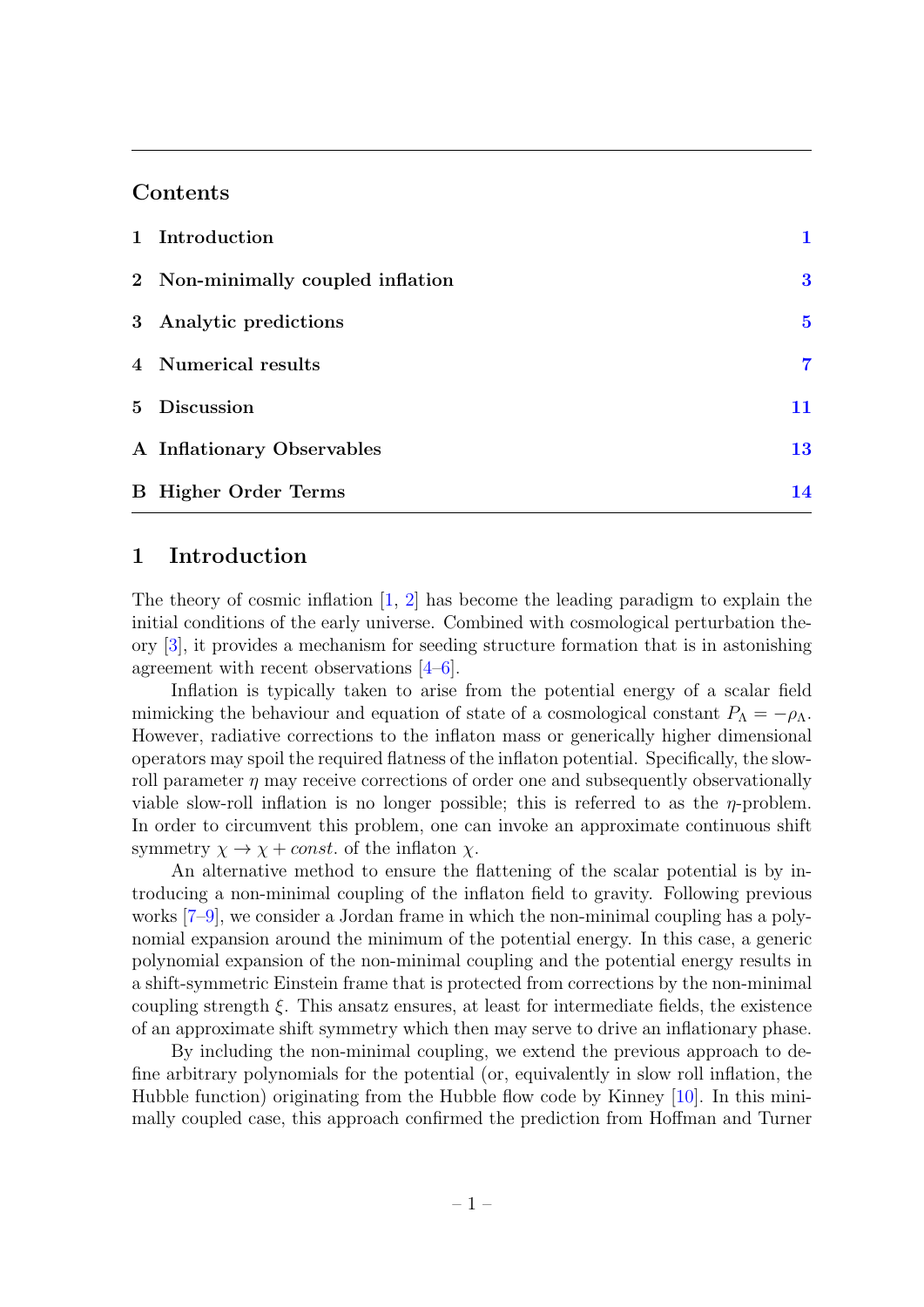in [\[11\]](#page-16-8) that a polynomial Hubble function results in the generic shape

<span id="page-2-2"></span>
$$
3r = 16(1 - n_s), \quad \text{or} \quad r = 0. \tag{1.1}
$$

However, this generic result is defined by the polynomial hypothesis [\[12](#page-16-9)[–14\]](#page-16-10) and the assumption of minimal coupling to gravity, as we will show below. Moreover, these generic predictions are not consistent with the observations from PLANCK [\[5\]](#page-16-11).

In the current paper, we extend these investigations by including a non-minimal coupling

<span id="page-2-0"></span>
$$
\Omega(\phi) = 1 + \xi f(\phi),\tag{1.2}
$$

that contains an arbitrary polynomial  $f$ . The main physical parameter in our theory is the strength of the non-minimal coupling  $\xi$ . It turns out that one can identify a number of distinct regimes for this parameter. A number of these were outlined in [\[9\]](#page-16-6) for the simple case that the scalar potential and the non-minimal coupling are related by a square relation as

<span id="page-2-3"></span><span id="page-2-1"></span>
$$
V_J = \lambda f(\phi)^2. \tag{1.3}
$$

These will be recapped in section 2.

In this paper we focus on the more general case where the scalar potential and the non-minimal coupling are given by different and arbitrary polynomials  $f$  and  $g$ :

$$
\Omega = 1 + \xi f(\phi), \quad V_J = \lambda g(\phi). \tag{1.4}
$$

In this case the large-field plateau can be destroyed by the different field dependence of both functions. The point where this happens depends on the non-minimal coupling strength; we identify the following two regimes, where  $N_e$  denotes the number of efolds at horizon exit of the scales now observable through the CMB: at  $\xi \sim N_e^2$  there is a universal form for the inflationary predictions which converge for  $\xi > N_e^2$  to those identical to the Starobinsky model. We will provide evidence for these two stages both from analytical expressions as well as from numerical investigations; a first illustration can be seen in figure 1. Our study thus lends further support to pinpoint the non-minimal coupling strength to  $\xi \simeq 10^4$ , following the argument from the scalar amplitude normalization and the toy model discussion of [\[15\]](#page-16-12).

The rest of the paper is structured as follows. We start with a short review of the universal attractor. We continue to generalize this set-up to arbitrary non-minimal coupling functions and potentials and demonstrate how the coupling strength  $\xi$  may ensure a sufficient amount of observationally viable inflation. After outlining the analytic approximate expressions for the inflationary observables, we employ numerical methods to scan the landscape of possible inflationary scenarios with arbitrary coefficients. We conclude in the discussion and outline further analytical and numerical evidence in the appendix.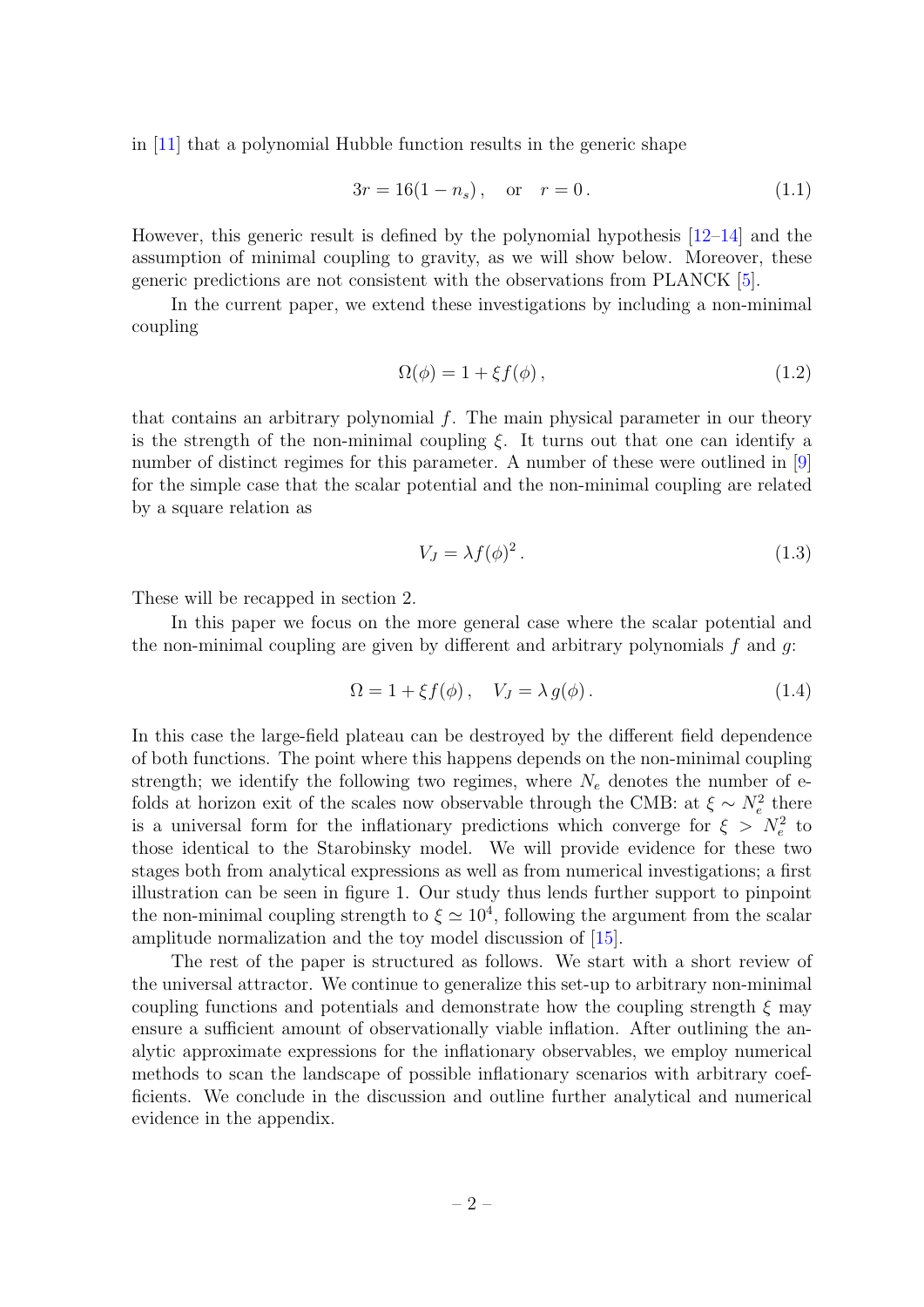

**Figure 1.** Left: The  $n_s$ , r predictions for gradually increased non-minimal coupling  $\xi$  at  $N_e = 55$  of an example with  $\Omega = 1 + \xi \phi$  and  $V_J = e^{\phi} - 1 - \phi$ . Note that for lower  $\xi$ , the predictions are clearly incompatible with observational bounds. Right: Predictions of the same model for  $N_e^2 \le \xi \lesssim \mathcal{O}(10^4)$  with  $N_e = 55$ . Increasing  $\xi$  to values  $\xi \gtrsim \mathcal{O}(10^4)$  has all further data points precisely cluster at the sweet spot of PLANCK.

#### <span id="page-3-0"></span>2 Non-minimally coupled inflation

We start with a brief recollection of the universal attractor [\[9\]](#page-16-6), which may be seen as a generalization of Higgs inflation [\[7,](#page-16-5) [8\]](#page-16-13). Consider the Jordan frame Lagrangian

$$
\frac{\mathcal{L}_J}{\sqrt{-g_J}} = \frac{1}{2}\Omega(\phi)R_J - \frac{1}{2}(\partial\phi)^2 - V_J(\phi),\tag{2.1}
$$

with non-minimal coupling  $(1.2)$  and scalar potential  $(1.3)$ . Going to the Einstein frame via

$$
g_{\mu\nu}^{E} = \Omega(\phi)g_{\mu\nu}^{J},\tag{2.2}
$$

where the superscripts denote Einstein and Jordan frame respectively, the Lagrangian becomes

<span id="page-3-1"></span>
$$
\frac{\mathcal{L}_E}{\sqrt{-g_E}} = \frac{1}{2} R_E - \frac{1}{2} \left[ \frac{1}{\Omega} + \frac{3}{2} \left( \frac{\partial \ln \Omega}{\partial \phi} \right)^2 \right] (\partial \phi)^2 - \frac{V_J}{\Omega^2}.
$$
 (2.3)

As a function of the coupling strength  $\xi$ , the main features of this inflationary model are [\[9\]](#page-16-6):

- $\xi = 0$ : The minimally coupled case with a random scalar potential yields inflationary predictions  $n_s^{(0)}$  and  $r^{(0)}$  that interpolate between small-field plateau and large-field chaotic inflation [\(1.1\)](#page-2-2) [\[12](#page-16-9)[–14\]](#page-16-10). Almost all of these are ruled out by the PLANCK results.
- Very small  $\xi$ : At weak coupling, there is a universal behavior for the inflationary predictions. Retaining only linear terms in the coupling strength  $\xi$  one finds [\[9\]](#page-16-6)

$$
n_s = n_s^{(0)} + \frac{1}{16} \xi f r^{(0)}, \quad r = r^{(0)} - \xi f r^{(0)}.
$$
 (2.4)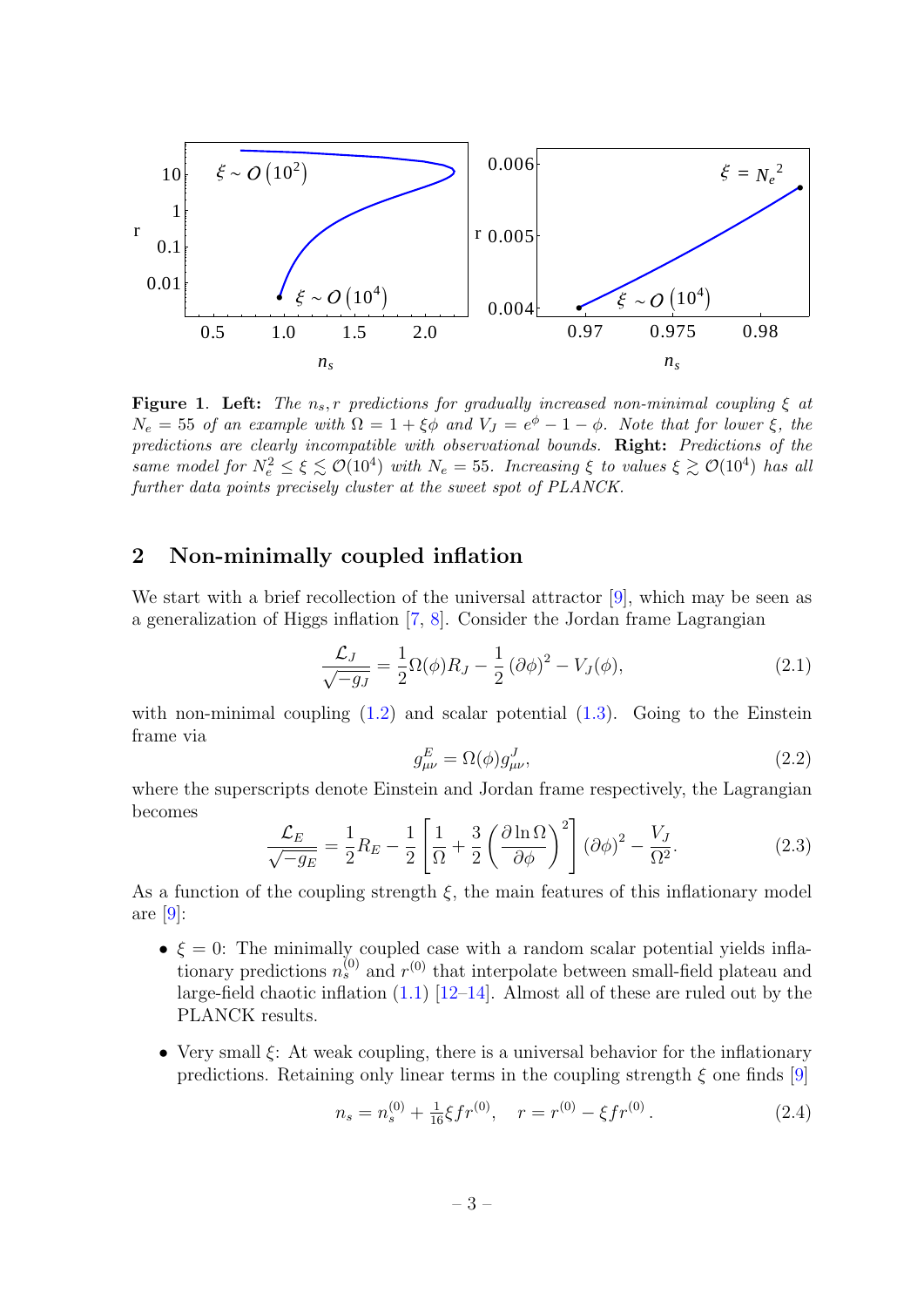Note that the inflationary predictions therefore have the same behaviour in the  $(n_s, r)$  plane, corresponding to a downward line with a slope of  $-16$ .

• Finite  $\xi < \mathcal{O}(1)$ : The original behaviour will be flattened at large field values that are beyond the region probed by the cosmic microwave background (CMB); horizon exit of CMB scales takes place closer to the minimum and hence allows for a wide range of inflationary predictions depending on the specifics of the polynomial potential. In particular, in this regime one looses the simplicity of the linear approximation, resulting in a wide range of different behaviours.

For Higgs inflation, this regime is a particularly simple straight line, again with a slope of −16, that interpolates between quartic and Starobinsky inflation; for other starting points, the results of this regime are very different and generically complicated.

• Finite  $\xi \geq \mathcal{O}(1)$ : Increasing the non-minimal coupling to and beyond order-one values pushes the plateau sufficiently close to the minimum of the scalar potential, yielding predictions that are indistinguishable from Starobinsky inflation:

$$
n_s = 1 - \frac{2}{N_e} + \frac{3}{2} \frac{\log(N_e)}{N_e^2} + \dots, \quad r = \frac{12}{N_e^2} - 18 \frac{\log(N_e)}{N_e^3} + \dots \tag{2.5}
$$

where  $N_e$  denotes the number of e-folds before the end of inflation and we have included subleading corrections from [\[16\]](#page-16-14) to the well known leading order result. The exact value of  $\xi$  where this happens depends on the specific choice of scalar potential. A derivation of expressions  $(2.5)$  (and the later given  $(3.4)$ ) will be provided in appendix [A.](#page-13-0)

The simplification of the latter limit arise as the first term in the kinetic function is sufficiently suppressed:

<span id="page-4-0"></span>
$$
\Omega \ll \frac{3}{2} \Omega^{\prime 2} \,. \tag{2.6}
$$

In terms of a canonically normalized scalar field  $\chi$ ,

<span id="page-4-2"></span>
$$
\Omega(\chi) = e^{\sqrt{2/3}\chi},\tag{2.7}
$$

the scalar potential becomes

$$
V_E = \frac{\lambda}{\xi^2} \left( 1 - e^{-\sqrt{2/3} \chi} \right)^2.
$$
\n(2.8)

This is conformally dual to  $R^2$ -inflation [\[2,](#page-16-1) [17\]](#page-16-15), and results in the relation

<span id="page-4-1"></span>
$$
N_e \sim \frac{3}{4} (\Omega - 1) \,, \tag{2.9}
$$

for the number of e-folds.

Already in the original paper [\[9\]](#page-16-6) it was argued that taking an independent scalar potential [\(1.4\)](#page-2-3) does not change the leading inflationary predictions as long as the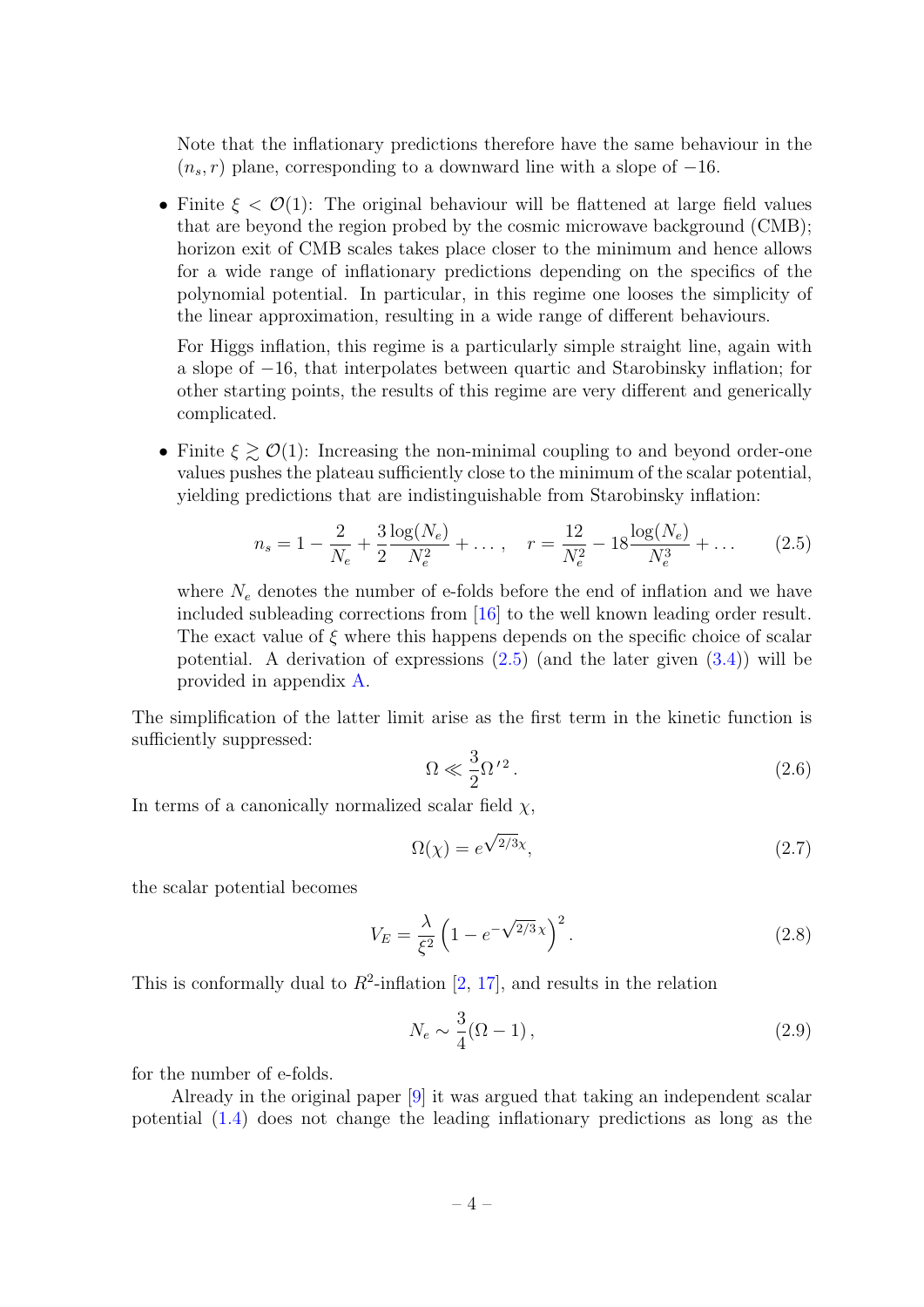function  $q(\phi)$  and the square of  $f(\phi)$  share the order of their first zero while the nonminimal coupling is taken sufficiently strong. A first quantitative investigation for a toy model of higher order corrections demonstrated that the leading order behaviour of the universal attractor can indeed be made robust once a certain value of the nonminimal coupling  $\xi$  is chosen [\[15\]](#page-16-12). Specifically, the Jordan frame potential was taken to be a function of the non-minimal coupling  $f(\phi)$ , i.e.

$$
V_J(\phi) \to V_J(f(\phi)). \tag{2.10}
$$

This allowed the function  $f(\phi)$  to be left completely unspecified. The deviation of  $V_J(f)$ from a quadratic function was then used to model corrections to the universal attractor behaviour. Different types of expansions with  $\mathcal{O}(1)$  coefficients were employed, from simple monomials to different series. Remarkably, it was found that a coupling strength of  $\xi \sim \mathcal{O}(10^4)$  was sufficient to maintain the leading order inflationary predictions.

The observation that a sufficiently large  $\xi$  can, regardless of an *infinite* tower of higher order corrections with order one coefficients, induce a Starobinsky-like inflationary plateau over a finite field range derives from  $\xi$  being able to drive  $\Delta \phi < 1$  when increased. Hence all higher order terms in the Jordan frame potential are sub-leading. In other words, the effect of higher order terms can simply be pushed far away in canonical field space by sufficiently enlarging the non-minimal coupling strength  $\xi$ .

The above study was however not conducted with arbitrary coefficients and an expansion of the scalar potential in terms of the non-minimal coupling might not be the most generic. In this work, we aim to study arbitrary corrections with a more generic ansatz and hence to find how to generically alleviate the  $\eta$ -problem of arbitrary potentials.

#### <span id="page-5-0"></span>3 Analytic predictions

The aim of this section is to explicitly show the robustness of the inflationary potential from an arbitrary number of higher order terms. Consider the non-minimal coupling or frame function as well as the potential to be arbitrary polynomials with the only requirement that the Jordan frame potential and the square of the frame function share the order of their first zero for  $\phi$ ; in particular, we require the Jordan frame potential to have a minimum and the frame function to contain a term linear in the Jordan frame field  $\phi$ . We thus make the following ansatz

<span id="page-5-1"></span>
$$
\Omega(\phi) = 1 + \xi \sum_{n=1}^{M_{\Omega}} a_n \phi^n, \quad V_J(\phi) = \lambda \sum_{m=2}^{M_V} b_m \phi^m, \tag{3.1}
$$

where

- We have kept the factor  $\lambda$  to be consistent with the original work and will assume it to take a natural value of  $\lesssim \mathcal{O}(1)$ .
- We assume  $b_2$  and  $a_1$  to be positive in order to ensure a Minkowski minimum at  $\phi = 0$  and that  $\chi$  and  $\phi$  both decrease at the same time  $(d\phi/d\chi > 0)$  close to the minimum.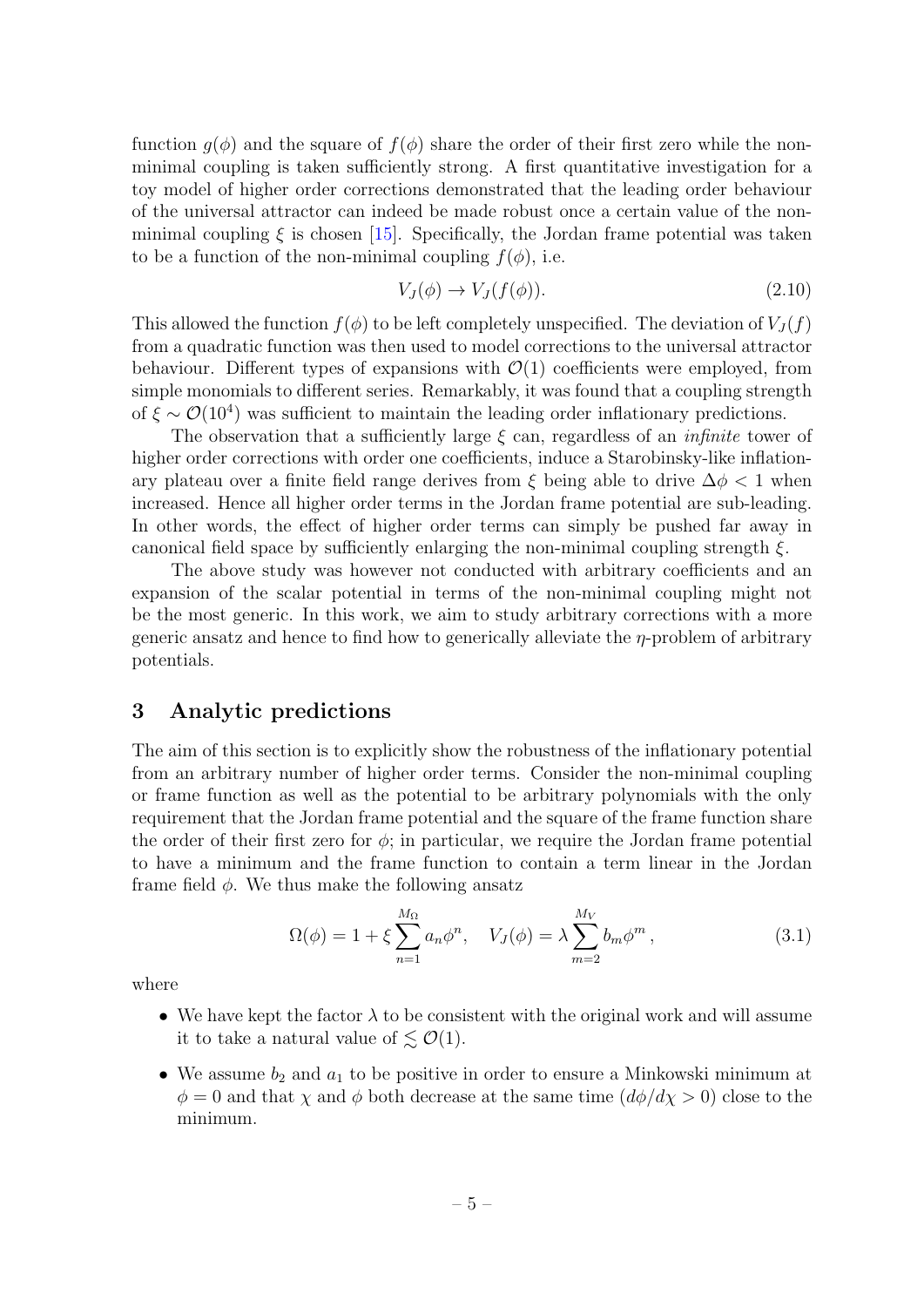• We have introduced  $M_{\Omega,V}$  to denote the respective cut-off of both series. These will not play a role in the analytic part; in principle, both polynomials may contain an infinite number of terms.

For the general set-up [\(3.1\)](#page-5-1), and for now assuming to be in the regime  $\phi < 1$ , the expression for the number of e-folds of [\(2.9\)](#page-4-1) obtains corrections as

<span id="page-6-4"></span>
$$
N_e \sim \frac{3}{4} \Omega - \frac{b_3 \Omega^3}{8 b_2 a_1 \xi} + \mathcal{O}^{(2)}\left(\frac{\Omega^2}{\xi}\right),\tag{3.2}
$$

which may be understood as an expansion in  $\Omega^2/\xi$ . From the zeroth-order relation [\(2.9\)](#page-4-1) for the number of e-folds, we find that the lower bound on the non-minimal coupling strength for generating a sufficient amount of inflation within  $\Delta \phi < 1$  is

<span id="page-6-2"></span><span id="page-6-0"></span>
$$
\xi \gtrsim \mathcal{O}(N_e^2). \tag{3.3}
$$

We will assume this in what follows.

To obtain a value for  $\xi$  that ensures the corrections to be sufficiently far away from the inflaton's minimum and to have inflation matching observations by PLANCK, it is most useful to study the inflationary observables and their dependence on the infinite tower of higher order terms. To leading order, the expressions for the inflationary observables  $n_s$  and r of  $(3.1)$  are given by

$$
n_s = 1 - \frac{2}{N_e} + \frac{64}{27} \frac{b_3}{b_2} \left(\frac{N_e}{a_1 \xi}\right) + \mathcal{O}^{(2)} \left(\frac{1}{N_e}, \frac{N_e}{a_1 \xi}\right),
$$
  
\n
$$
r = \frac{12}{N_e^2} + \frac{128}{9} \frac{b_3}{b_2} \left(\frac{1}{a_1 \xi}\right) + \mathcal{O}^{(2)} \left(\frac{N_e}{a_1 \xi}\right)
$$
  
\n
$$
+ \mathcal{O}^{(3)} \left(\frac{1}{N_e}\right),
$$
\n(3.4)

which is in line with  $[18]$ <sup>[1](#page-6-1)</sup> Expressions [\(3.4\)](#page-6-0) are expansions in  $1/N_e$  and  $N_e/(a_1\xi)$ . For the spectral index  $n_s$ , the leading order terms are the linear contributions of the  $1/N_e$ and the  $N_e/(a_1\xi)$  expansions. For the tensor to scalar ratio r, the leading order terms are the quadratic and bilinear expressions of both expansions (note that we only give two of these three terms). Further subleading terms stem from higher order and cross terms in  $1/(a_1\xi)$  and  $N_e/(a_1\xi)$  and are denoted by  $\mathcal{O}^{(n)}$ . Note that we have omitted the subleading corrections of [\[16\]](#page-16-14), i.e. higher order terms in  $\log(N_e)/N_e$ , for clarity.

For  $n_s$  and r to be dominated respectively by the linear and quadratic term in  $1/N_e$ , i.e. for prolonging the intermediate plateau of the Einstein frame potential, we quickly identify the requirement [\(3.3\)](#page-6-2), self-consistent with the derivation's starting point. This hence marks the onset of a convergence of the inflationary predictions towards the values measured. Moreover, the next to leading order terms come with the same  $a_1, b_2, b_3$  dependence. This implies that the ratio of the next to leading order terms has a universal form

<span id="page-6-3"></span>
$$
\frac{\delta r}{\delta n_s} = \frac{6}{N_e} \,. \tag{3.5}
$$

<span id="page-6-1"></span><sup>&</sup>lt;sup>1</sup>For a more detailed derivation, please see appendix  $A$ .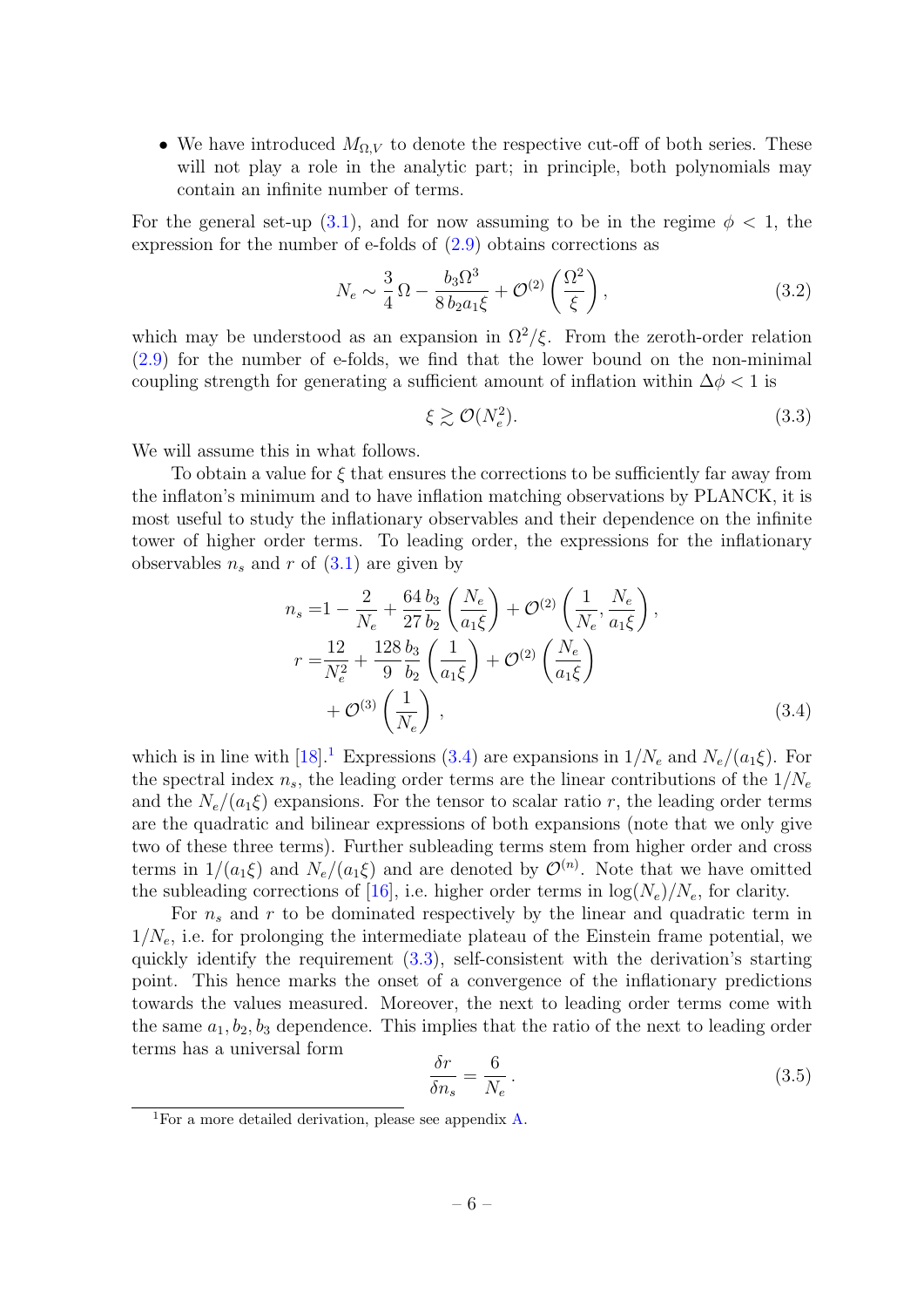This predicts that in the vicinity of the Starobinsky point in an  $n_s/r$  scatter plot, there will be deviations to both the bottom left and the top right with a fixed slope that is independent of the specific coefficients. The former of these have  $b_3$  negative (note that  $a_1$  and  $b_2$  have to be positive to guaranty the positivity of the frame function and the potential around the minimum); these corrections induce a hilltop-like deformation to the plateau. Similarly, the predictions to the top right of Starobinsky arise from positive  $b_3$  corrections, corresponding to an upward curve in the plateau.

Thus we conclude that in the presence of a *generic* non-minimal coupling, to be contrasted to the simpler case satisfying square relation  $(1.3)$ , we expect the approach to the universal attractor to take place at a later stage (i.e. larger value of  $\xi$ ) but also in a cleaner manner (i.e. in a straight line). This is nicely confirmed by figure [3.](#page-10-0)

Turning to the comparison with observations, for higher order terms not to spoil the value of  $n_s$  observed by PLANCK, we consider the 2- $\sigma$  bound by PLANCK of  $\delta n_s < 0.008$  at  $N_e = 55$  and find, given  $a_1, b_2, b_3 \sim \mathcal{O}(1)$ ,

$$
\xi \gtrsim 10^4. \tag{3.6}
$$

This hence sets, given order one coefficients, a lower bound on the non-minimal coupling strength  $\xi$  to realize observationally viable slow-roll inflation. Remarkably, the value of  $\xi$  obtained from the requirement of matching the observed spectral index  $n_s$  is also similar to the value needed to match COBE normalization<sup>[2](#page-7-1)</sup> (provided the self-coupling  $\lambda$  is sub-Planckian). Thus two independent observational indications – in technical terms the spectral index  $n_s$  and the amplitude  $A_s$  – hint towards an otherwise ad hoc value of the theory's parameter. The length and the height of the inflationary plateau are correctly set by the single parameter  $\xi$ .

The results of  $[15]$  hence nicely carry over to our more general ansatz  $(3.1)$ : given a scalar field with a minimum and polynomial non-minimal coupling with strength  $\xi \gtrsim 10^4$  as required by the COBE normalization and expressions [\(3.4\)](#page-6-0), plateau inflation with PLANCK-like observables will be realised.

#### <span id="page-7-0"></span>4 Numerical results

We now turn to the numerical body of this work and study the behaviour of ansatz  $(3.1)$  given arbitrary coefficients. By choosing random values for  $a_n, b_m$ , a Monte Carlo analysis can be performed using a procedure based on [\[10–](#page-16-7)[12,](#page-16-9) [19\]](#page-16-17). The prior distribution for  $a_n$  and  $b_m$  is chosen to be between  $[-1/n!, 1/n!]$  in order to represent a Taylor series with an increasing convergence range for large truncation order.<sup>[3](#page-7-2)</sup>

Our numerical model closely follows the approach from [\[10,](#page-16-7) [11,](#page-16-8) [19\]](#page-16-17), with some modifications to incorporate the non-canonical kinetic term. Thus sampling the current model in the Einstein frame  $(2.3)$ , but without utilizing the canonical normalization

<span id="page-7-1"></span> ${}^{2}$ Recalling  $A_s = (24\pi^2)^{-1}V/\epsilon \sim 10^{-9}$  stemming from the CMB temperature data, it readily follows that  $\xi \sim 10^5 \sqrt{\lambda}$ .

<span id="page-7-2"></span><sup>3</sup>We will comment on the omission of the factorial suppression in section [5.](#page-11-0)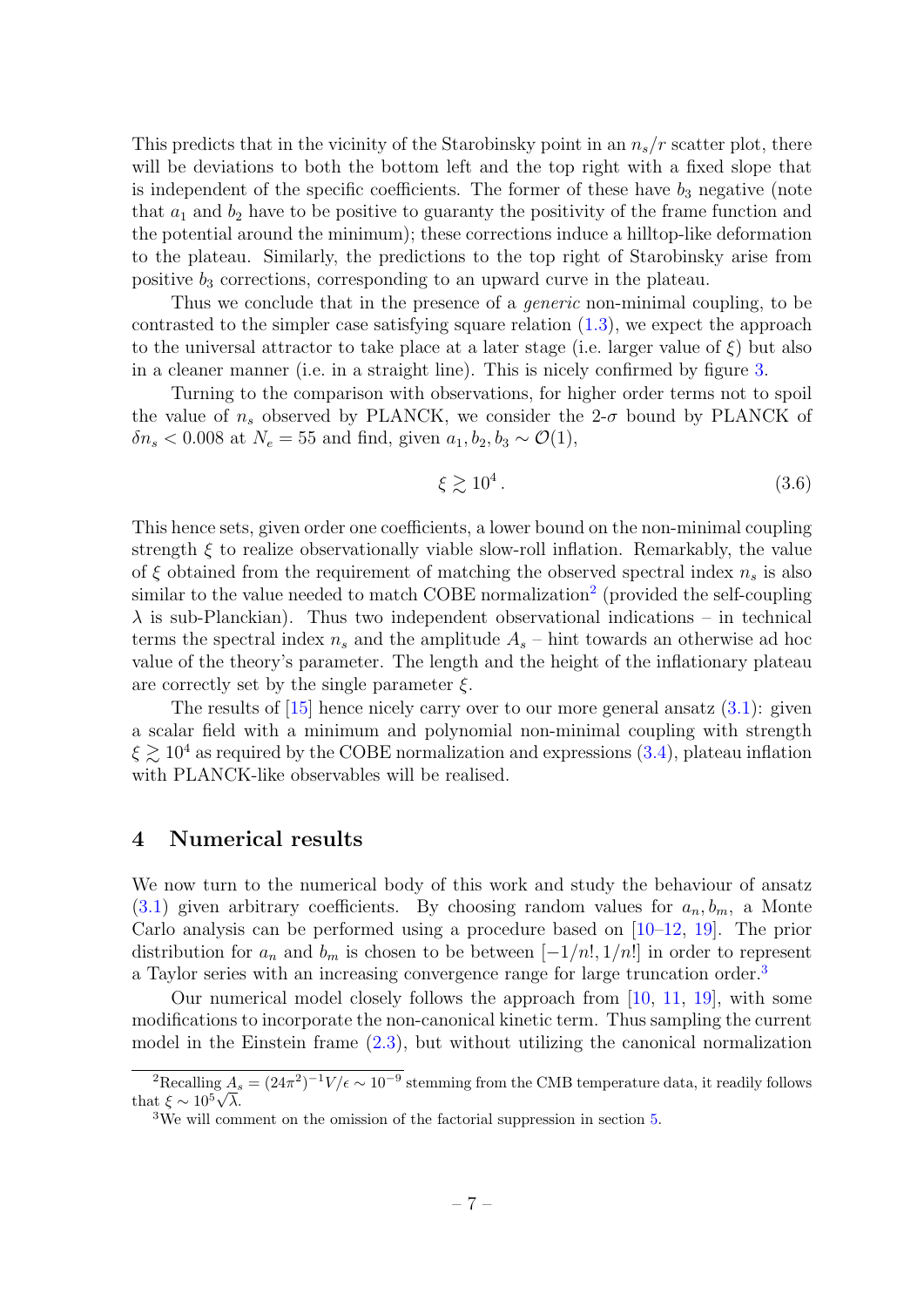[\(2.7\)](#page-4-2). With a non-canonical kinetic term the first two slow-roll parameters become

$$
\epsilon = \frac{1}{2K} \left( \frac{1}{V_J} \frac{\partial V_J}{\partial \phi} - \frac{2}{\Omega} \frac{\partial \Omega}{\partial \phi} \right)^2, \quad \eta = \frac{\Omega^2}{K V_J} \left[ \frac{\partial^2}{\partial \phi^2} \left( \frac{V_J}{\Omega^2} \right) - \frac{1}{2K} \frac{\partial K}{\partial \phi} \frac{\partial}{\partial \phi} \left( \frac{V_J}{\Omega^2} \right) \right], \tag{4.1}
$$

in terms of the non-canonical kinetic function

<span id="page-8-0"></span>
$$
K = \frac{1}{\Omega} + \frac{3}{2} \left( \frac{1}{\Omega} \frac{\partial \Omega}{\partial \phi} \right)^2.
$$
 (4.2)

The number of e-folds then follows as

$$
N_e = \int \frac{1}{\sqrt{2\epsilon}} d\chi = \int \frac{\sqrt{K}}{\sqrt{2\epsilon}} d\phi, \qquad (4.3)
$$

where  $\chi$  is the canonical Einstein frame and  $\phi$  the non-canonical Jordan frame inflaton. Using these expressions for the slow-roll parameters, the rest of the procedure is similar to the ones in [\[10,](#page-16-7) [19\]](#page-16-17) and is summarized below

- Draw parameters  $a_n$  and  $b_m$  from Eq. [\(3.1\)](#page-5-1) according to a uniform distribution.
- Calculate  $\epsilon, \eta$  from expressions [\(4.1\)](#page-8-0).
- Find the type of the resulting inflationary model (the types will be defined below).
- In case inflation ends with  $\epsilon = 1$  and contains 50 e-folds, calculate  $n_s$  and r using  $n_s = 1 + 2\eta - 6\epsilon$ ,  $r = 16\epsilon$ .

This procedure is iterated  $10<sup>6</sup>$  times in all ensembles shown. Note that we are expanding  $n<sub>s</sub>$  and r only to first order in slow roll, while the accuracy of the figures will imply that we need higher precision. We do not add higher order terms since our goal is to see the approach towards the general attractor, and not to obtain very precise high order predictions for  $n_s$  and r in the attractor phase. Moreover, at this moment there is no need to use higher orders of slow roll, since the PLANCK bounds on  $n_s$  and r are not precise enough. However, the linear terms in the  $1/N_e$  expansion of Eq. [\(2.5\)](#page-4-0) will not be enough in comparison with the numerical data, and in principle higher order terms have to be included to match the accuracy in the figures. Performing this analysis we obtain that the so-called 'Starobinsky point' will be at  $n_s = 0.96157, r = 0.004192$ for  $N_e = 50$  to first order in slow roll. One should distinguish different late-time behaviours:

- The one we are looking for is when  $\epsilon$  becomes 1, and then increases to infinity when  $\phi \rightarrow 0$ , which we will call a *non-trivial* ending, following the terminology of [\[10\]](#page-16-7).
- In addition there is the possibility that the model does have an inflation phase with  $\epsilon = 1$  at the end, but does not include the required 50 e-folds of inflation. Those models are referred to as insuf.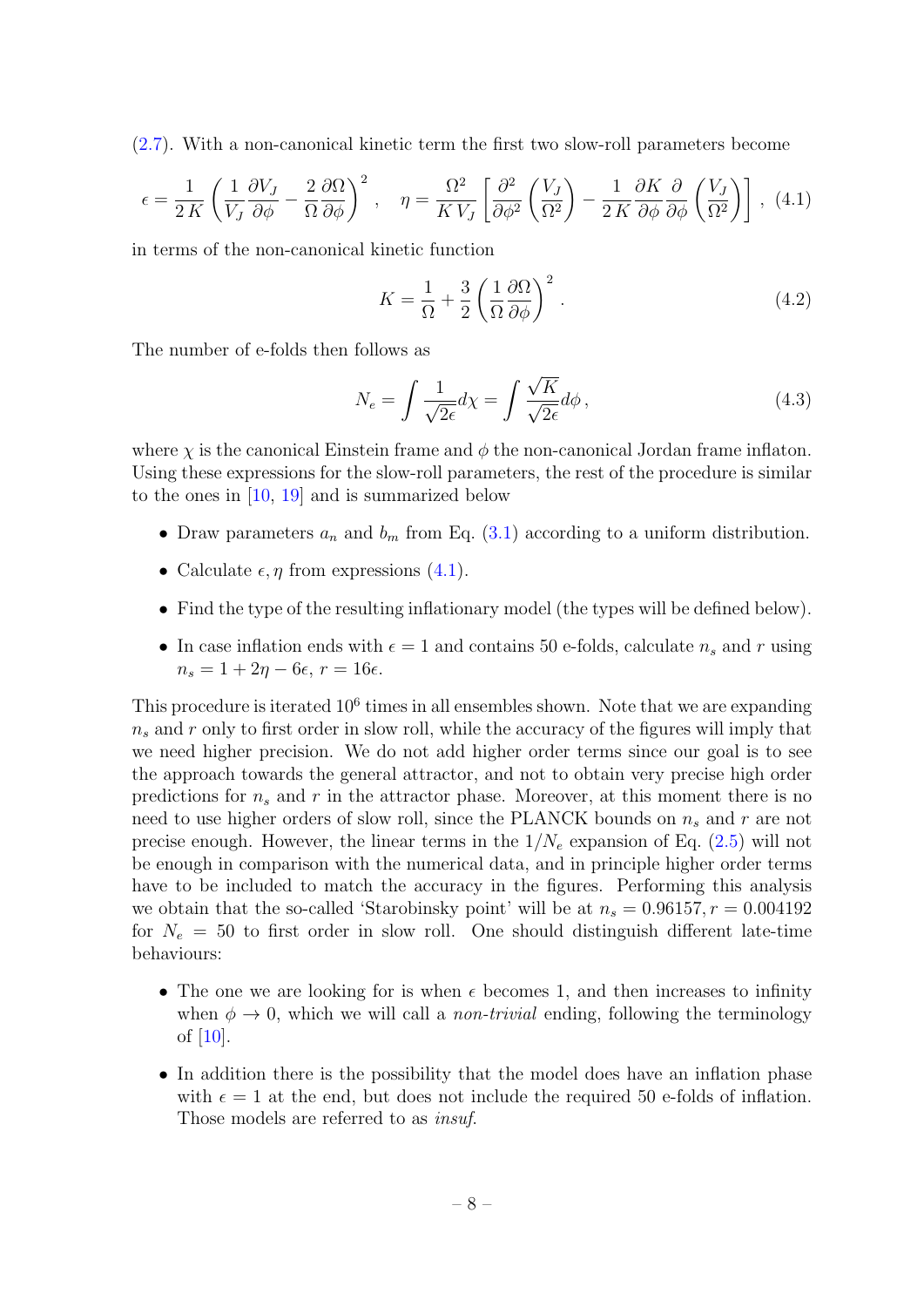

<span id="page-9-0"></span>Figure 2. An r density plot, on a linear scale, for different values of  $M_{\Omega}$  with  $M_V = 10$  and  $\xi = 10^4$ . For  $M_{\Omega} > 2$  the system is truncation independent.

- Besides the non-trivial and insufiendings, there is a fraction of the configurations with a zero in  $\Omega$  or V (or both) before inflation starts. Negative potential and frame function are not allowed during inflation, thus we give them the label  $\Omega$ , *V* - *negative*.
- Finally, a very small fraction of the models does not include an inflation phase at all, but this fraction is negligibly small for the values of  $\xi$  discussed in this work.

In what follows, we will focus on the non-trivial trajectories.

Secondly, one should worry about the effects of the truncation of the polynomials in  $(3.1)$ : do the resulting predictions depend on these? Fortunately, at the large  $\xi$ values that we are presently interested in, it is computationally possible to include a sufficient number of terms in both the non-minimal coupling and the scalar potential to render our results truncation independent. This is illustrated in Fig. [2.](#page-9-0) In what follows, we will consider the specific case of  $M_V = 10$  and  $M_\Omega = 5$ , but none of our results depend on these specific numbers.

Turning to the numerical results, we start with a scatter plot in Fig. [3,](#page-10-0) comparing the predictions for  $\xi = 10^2$  and  $\xi = 10^4$  with fixed  $M_{\Omega} = 5$ ,  $M_V = 10$  (and setting  $N_e = 50$ . In perfect agreement with our analytic results, indeed a clearly visible line is present that goes from bottom left to top right through the Starobinsky point shown with a red star. Around this point, its slope is given by  $(3.5)$ . Moreover, this line is much more pronounced for the larger value of  $\xi$ .

Studying models close to the Starobinsky point is difficult using scatter plots, since the finite point size blurs too much information regarding the density of points. Therefore, to be able to make any observation regarding the onset of the universal attractor regime, one should consider the density of the spectrum. For this we binned the data in small bins of  $n_s(r)$  and counted the number of points within each bin, thereby marginalizing over r  $(n_s)$ . The resulting curve is a rough measure for the probability distribution of the variable, since the number of points over which is sampled is large.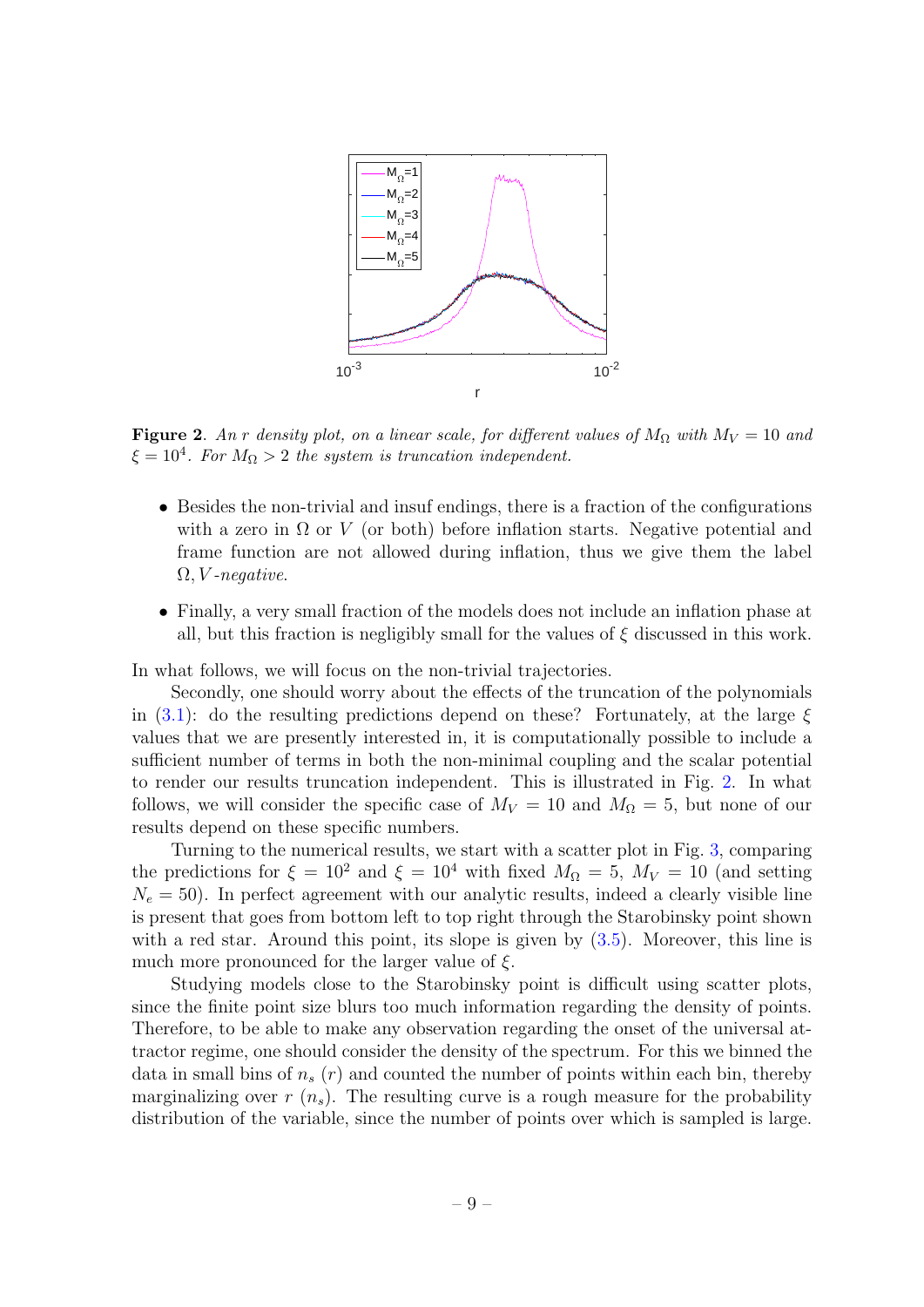

<span id="page-10-0"></span>Figure 3. The plot shows a scatter plot of 5000 trajectories from the ensembles with  $M_{\Omega} = 5$ and  $M_V = 10$  for  $\xi = 10^2$  in green and  $\xi = 10^4$  in blue. The  $\xi = 10^2$  points overlap the  $\xi = 10^4$  points. The red star represents the Starobinsky point  $n_s \approx 0.962, r \approx 0.004$ .

For a true measure of the probability, the spectrum has to be normalized. However, we only calculated the number of points in a bin, divided by the total number of points, which actually depends on the chosen binsize; fortunately, this will not influence our conclusions.

The density plots for  $n_s$  and r are shown in Fig. [4.](#page-11-1) In these plots it is clear that for  $\xi = 10^2$ , the Starobinsky point is not of any importance, and the ensemble is most likely to be found in a hilltop state. When  $\xi = 10^4$  a peak is clearly visible at the Starobinsky point, and this peak sharpens when  $\xi$  increases, just as the analysis in section [3](#page-5-0) demonstrated. This centering around the Starobinsky point is a continuous process, starting from around  $\xi \approx N_e^2$ .

There is one final probe we want to present here that shows the emergence of the attractor phase, and that is the percentage of the number of non-trivial outcomes of inflation. As explained before, a random model can have different outcomes of inflation, depending on the shape of the potential and the frame function. However, if the attractor phase is reached at infinite  $\xi$ , the outcome becomes independent of the model, and hence all models should be non-trivially ending. To probe this we plot the percentage of the number of outcomes in Fig. [5.](#page-12-0) The probability that a model ends non-trivially indeed increases when  $\xi$  increases, and the number of models with insufficient e-folds to account for the observations  $(insuf)$  and the number of models with negative potential and/or frame function during inflation (Vneq) decrease.

Note that in Fig. [5](#page-12-0) we observe the maximal increase of the number of non-trivial points around  $\xi = 10^4$ . Also  $\xi = 10^4$  was the location where the peak was first centred around the Starobinsky point. We hence conclude that the lower bound  $\xi \gtrsim$  $10<sup>4</sup>$  appears first from CMB normalization arguments and our toy model analysis in subsection [3](#page-5-0) and follows to be a special value also in the numerical study.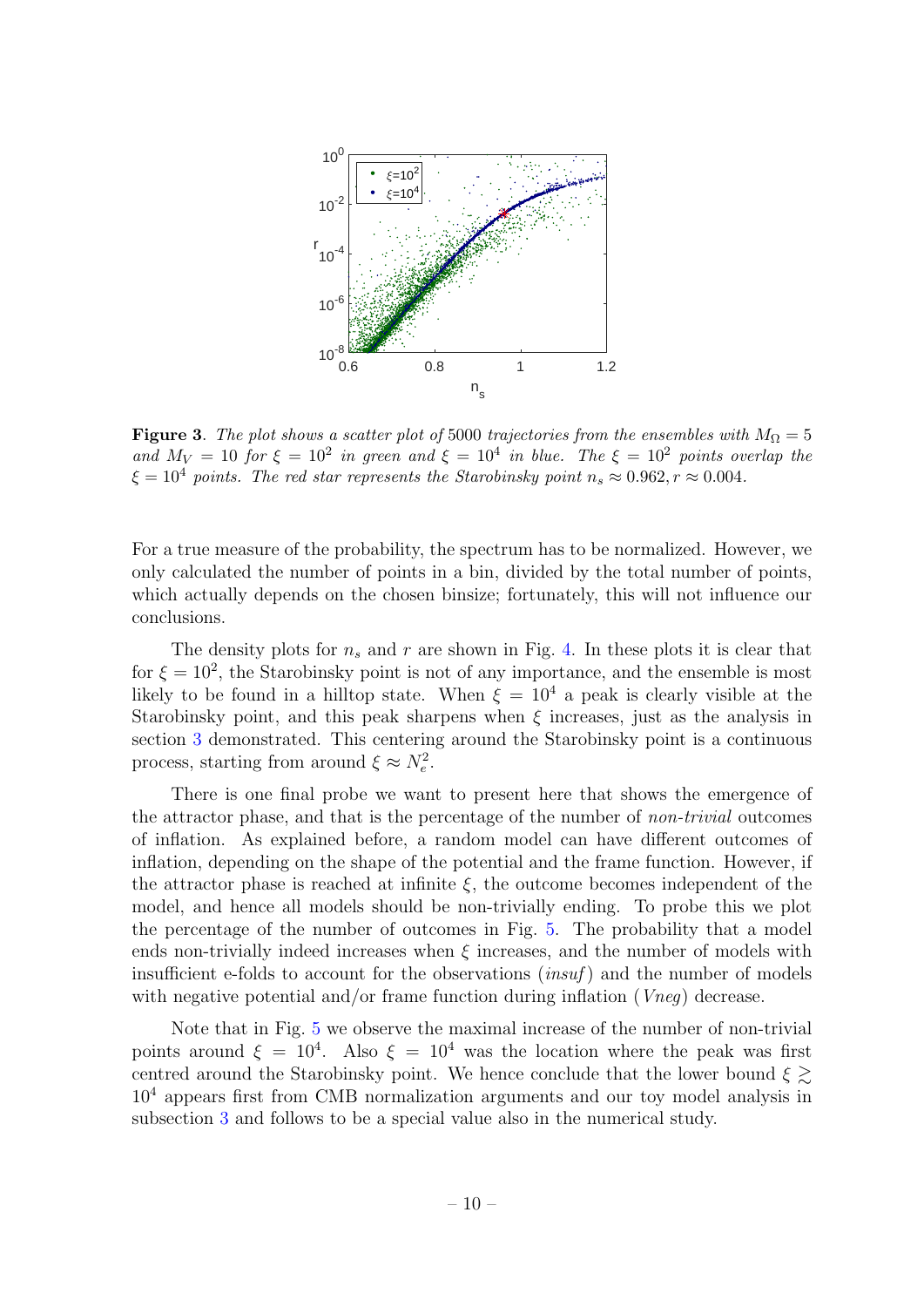

<span id="page-11-1"></span>**Figure 4.** Density profiles (on a log-scale) for different values of  $\xi$ . The left frames show the density profile for  $n_s$ , while the right frames show the density profile for r. The bottom frames are a zoom in around the Starobinsky point. Both  $n_s$  and r peak at the Starobinsky point for  $\xi \gtrsim 10^4$ .

## <span id="page-11-0"></span>5 Discussion

In this work, we have revisited non-minimally coupled inflation models in the spirit of [\[7–](#page-16-5)[9\]](#page-16-6). Our interest was whether there exists a value of the non-minimally coupling strength that is preferred not only by matching COBE normalisation.

We first described how the non-minimal coupling  $\xi$  may be used to induce an effective shift-symmetry which is protected against a possibly infinite tower of higher order corrections. The size of the non-minimal coupling determines the field range of this Einstein frame shift-symmetry. We identified two distinct regimes:

 $\bullet \xi \sim \mathcal{O}(N_e^2)$ : In this regime, the Jordan frame field is mostly sub-Planckian during inflation. As a consequence, it is inherently protected from most higher order terms, and may only be affected by a single correction term to the square relation [\(1.3\)](#page-2-1). Inflation will be driven by an intermediate plateau of hilltop potential generating at least  $N_e$  e-folds. The inflationary predictions will therefore be roughly similar to those of PLANCK.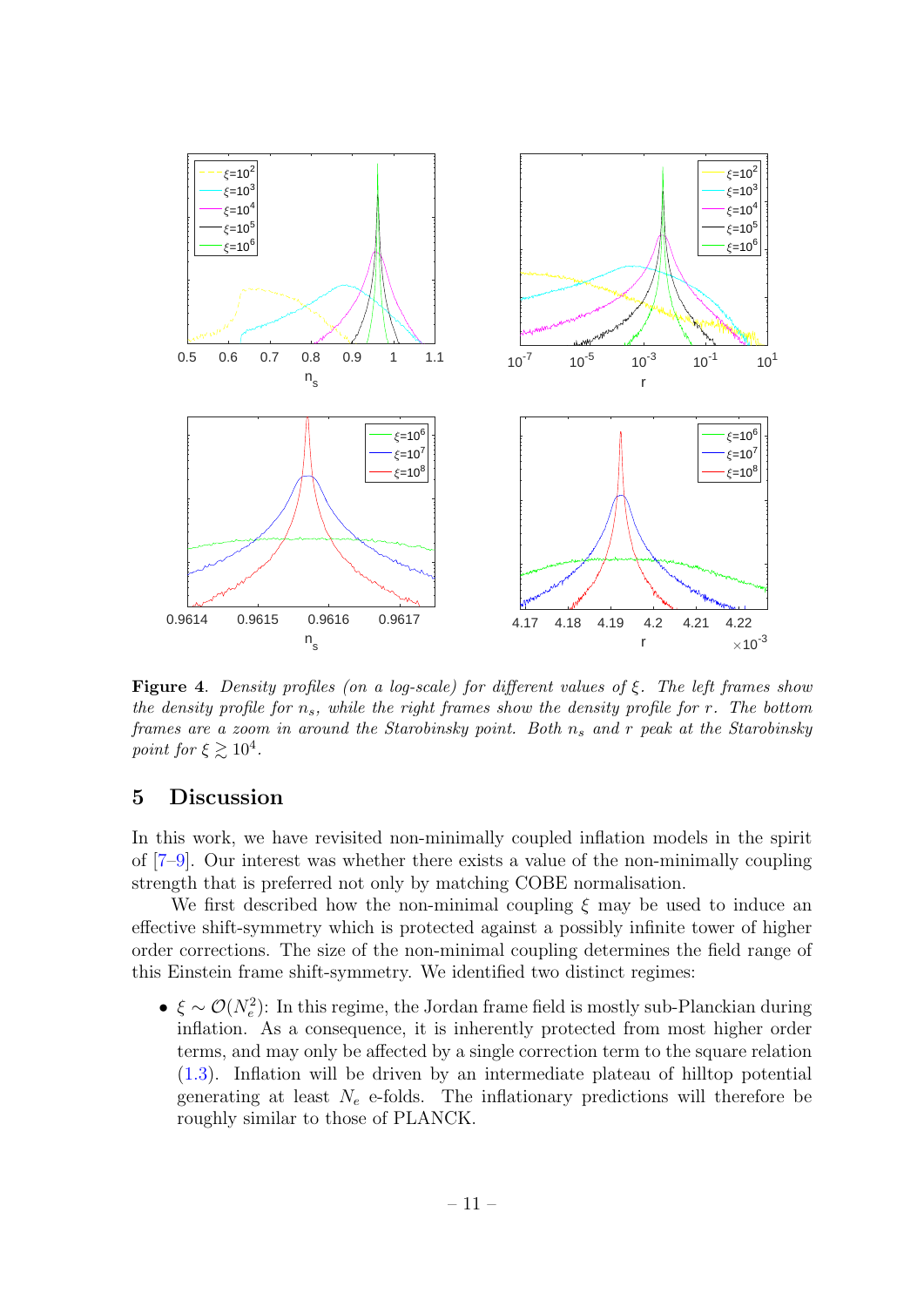

<span id="page-12-0"></span>**Figure 5.** The occurrence of different late-time behaviours as a function of  $\xi$ . The circles denote actual data points, the lines are only to guide the eye.

•  $\xi > O(N_e^2)$ : For larger values, the Jordan field only takes small values during inflation, and inflation is therefore protected from any higher-order term and is effectively governed the square relation [\(1.3\)](#page-2-1). Due to the larger non-minimal coupling, the intermediate plateau is prolonged such that the inflationary observables begin to converge towards the sweet spot of PLANCK. The predictions will have entered the 2- $\sigma$  contours of PLANCK once  $\xi \sim \mathcal{O}(10^4)$ . This lower bound is in remarkable agreement with the value of  $\xi$  required to match the scalar perturbation amplitude  $A_s$  [\[20\]](#page-17-0).

In the numerical component of this work, we parametrized non-minimal coupling functions and potentials as arbitrary polynomials. Drawing the coefficients of the polynomials randomly, we examined the resulting Einstein frame potentials to find out whether observationally viable slow-roll inflation occurs. We found that with increasing non-minimal coupling  $\xi$ , the number of non-trivial inflationary trajectories increases. Remarkably, this increase is most pronounced in the range  $\xi \sim \mathcal{O}(N_e^2)$  to  $\xi \sim \mathcal{O}(10^4)$ . Furthermore, we found that at  $\xi \sim \mathcal{O}(N_e^2)$  there is a transition from a peak at low  $n_s$ to a peak at the Starobinsky prediction of  $n_s = 0.962$ .

In other words, a non-minimal coupling  $\xi$  can induce a shift-symmetry protected against all higher order terms (i.e. length of an inflationary plateau). The preferred value to match the COBE normalization coincides with the inflationary observables taking PLANCK-compatible values.

To have a prediction of the implications of the assumption of factorial fall-off of the coefficients we repeated the analysis with choosing the random interval as  $[-1, 1]$  for  $a_n, b_n$  in [\(3.1\)](#page-5-1). Though, as will be explained in appendix [B,](#page-14-0) the low order truncations of this system were different, the truncation independent regime showed the same observations. Thus we conclude that the above analysis is independent of the choice of the prior interval. Regarding the type of series used, for instance using Fourier series instead of polynomials, we expect that our main finding; that for large  $\xi$  all models are located around the Starobinsky point, is still valid. However, the approach towards this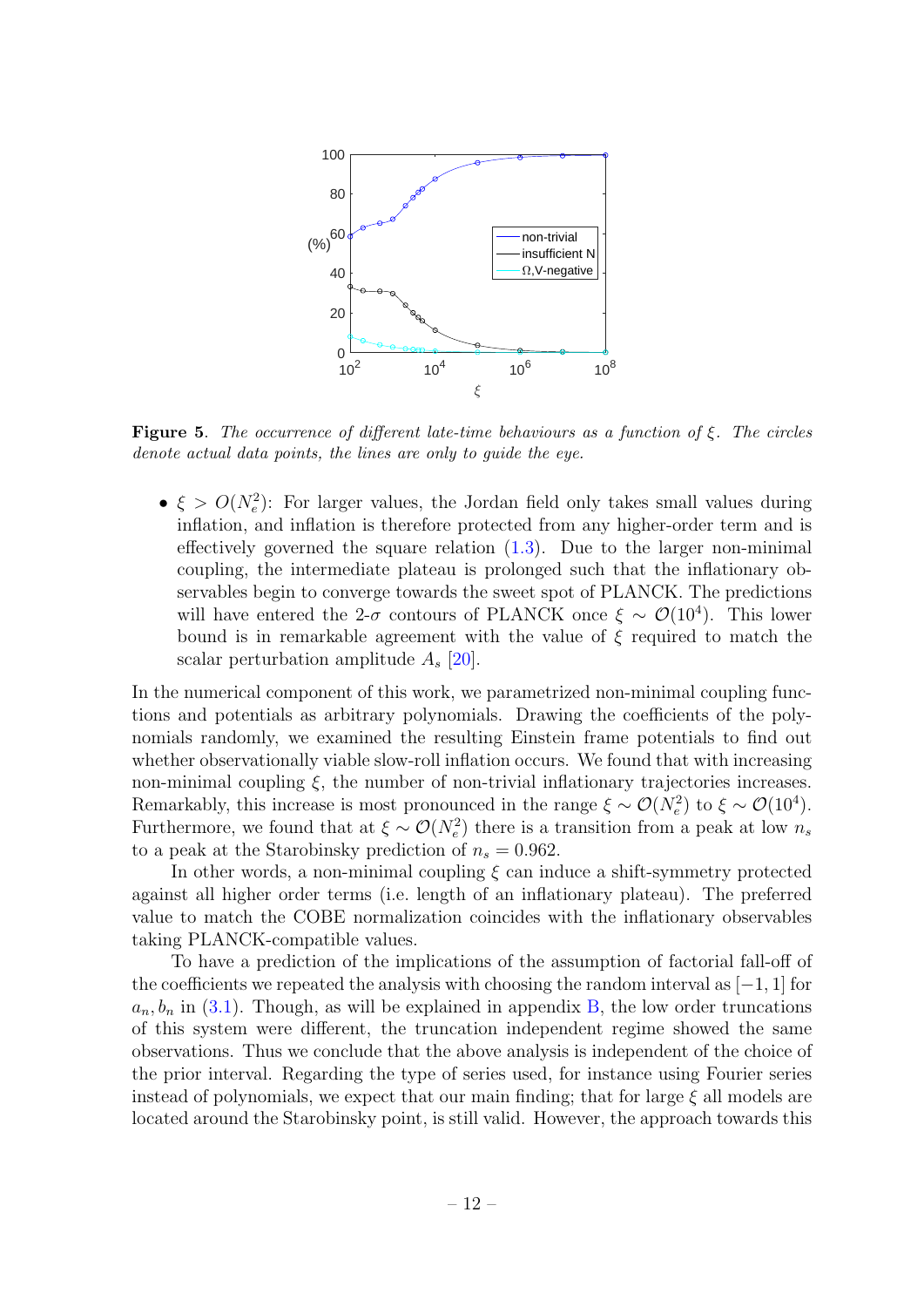point, i.e. the predictions for  $\xi \sim \mathcal{O}(N_e^2)$  and  $\xi \sim \mathcal{O}(10^4)$ , might in general be different as well as how these models approach the Starobinsky point, i.e. Fig [3.](#page-10-0) Studying the model dependence of the predictions is an interesting follow-up analysis.

#### Acknowledgments

This work has been supported by the ERC Consolidator Grant STRINGFLATION under the HORIZON 2020 contract no. 647995 and by the German Science Foundation (DFG) within the Collaborative Research Center 676 "Particles, Strings and the Early Universe". BB was further supported by a travel grant of the PIER Helmholtz Graduate school and appreciates the RUG HEP theory group's hospitality during his stay.

## <span id="page-13-0"></span>A Inflationary Observables

We now outline how to derive the leading order terms of expressions [\(2.5\)](#page-4-0) and [\(3.4\)](#page-6-0). Consider the potential slow-roll parameters for a canonical inflaton  $\chi$ 

$$
\epsilon_V = \frac{1}{2} \left( \frac{1}{V} \frac{dV}{d\chi} \right)^2, \text{ and } \eta_V = \frac{1}{V} \frac{d^2 V}{d\chi^2}.
$$
 (A.1)

The number of e-folds  $N_e$  is

<span id="page-13-1"></span>
$$
N_e = \int \frac{1}{\sqrt{2 \epsilon_V}} d\chi \,. \tag{A.2}
$$

Given Lagrangian [\(2.3\)](#page-3-1) with  $\xi \gtrsim 1$  and

$$
\Omega = 1 + \xi f(\phi), \quad V_J = \lambda f^2(\phi), \tag{A.3}
$$

the inflationary potential in canonical fields is

$$
V = V_0 \left(1 - e^{-\kappa \chi}\right)^2, \tag{A.4}
$$

where  $V_0 = \lambda/\xi^2$  and  $\kappa = \sqrt{2/3}$ . Considering the potential and its derivatives to first order in  $e^{-\kappa \chi}$ , we may evaluate  $(A.2)$  to obtain

<span id="page-13-2"></span>
$$
N_e = \frac{1}{2\,\kappa^2} e^{\kappa \chi} \,. \tag{A.5}
$$

Considering potential and derivatives only to leading order and recalling the expressions for the spectral index  $n_s$  and the tensor-to-scalar ratio r, we substitute  $(A.5)$  to obtain

$$
n_s = 1 + 2\eta_v - 6\epsilon_v = 1 - \frac{2}{N} + \dots
$$
, and  $r = 16\epsilon_V = \frac{12}{N_e^2} + \dots$ , (A.6)

where we have omitted the calculation of subleading terms as presented in [\[16\]](#page-16-14).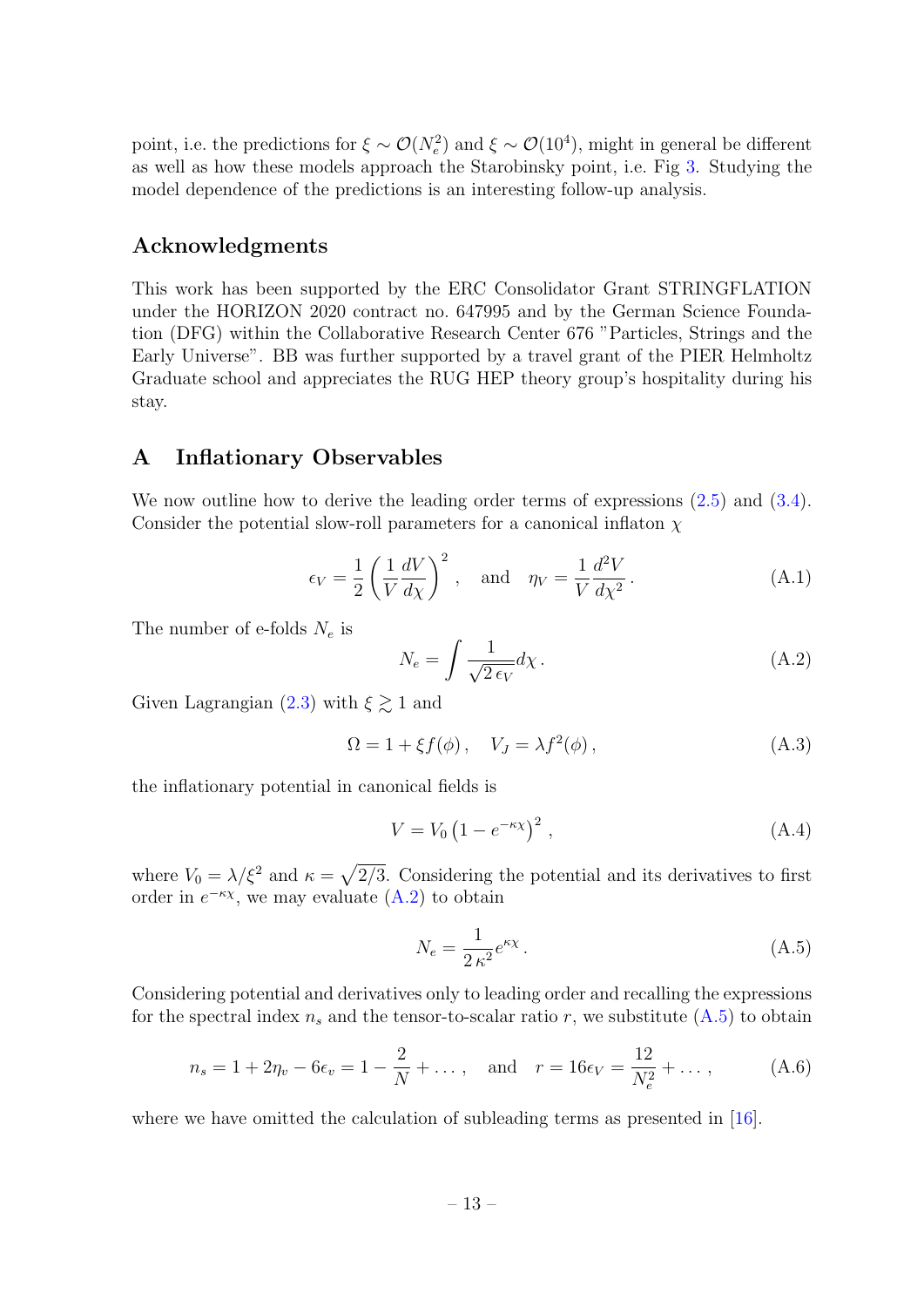For our generic ansatz [\(3.1\)](#page-5-1), the canonical inflaton potential after conformal transformation is

$$
V_E = \frac{\lambda}{a_1^2 \xi^2} \left( 1 - \frac{1}{\Omega} \right)^2 \left[ b_2 + \sum_{k=1} b_{k+2} \left( \frac{\Omega - 1}{a_1 \xi} \right)^k \right].
$$
 (A.7)

Recalling canonical normalisation [\(2.7\)](#page-4-2), the above can be expanded to leading order during inflation as

<span id="page-14-1"></span>
$$
V = V_0 \left( 1 - 2e^{-\kappa \chi} + \xi^{-1} \frac{b_3}{b_2} e^{\kappa \chi} + \dots \right) . \tag{A.8}
$$

Expression [\(A.2\)](#page-13-1) can be evaluated exactly for the approximation given above, but its full form is lengthy. We hence point to the leading order terms given in  $(3.2)$ . It is straightforward to evaluate the potential slow-roll parameters with potential  $(A.8)$ . The crucial ingredient in order to predict the correct slope  $(3.5)$  in the  $n_s$ , r plot is to consider [\(3.2\)](#page-6-4) up to order  $\Omega^3$ . Then, solving for  $\Omega(N_e)$  is still analytically tractable.<sup>[4](#page-14-2)</sup> Substituting the suitable solution into the evaluated slow-roll parameters then yields our main findings [\(3.4\)](#page-6-0).

#### <span id="page-14-0"></span>B Higher Order Terms

The presented analysis has demonstrated that given  $a_1, b_2, b_3 \sim \mathcal{O}(1)$  and  $\xi > \mathcal{O}(N_e^2)$ , inflation occurs with a leading order Starobinsky (or Hilltop) signature and a value of  $\xi \geq \mathcal{O}(10^4)$  can serve to push all higher order corrections sufficiently far away in field space to arrive at an observationally viable model. We hence find an inflationary regime independent of the truncation of either series in  $(3.1)$ .

However, due to the randomness of the coefficients  $a_n, b_m$ , it could in principle happen that terms  $b_m \phi^m$ ,  $m > 2$  in the potential evade the  $\xi$ -induced flattening and influence the inflationary dynamics. Changing our set-up to  $a_n, b_m \in [-1, 1]$ , we now examine whether or not the set-up remains truncation independent when the coefficients are drawn such that terms  $b_m \phi^m$  for  $m > 2$  are important, i.e. greater than unity, during inflation; in other words, the Jordan frame field  $\phi$  is trans-Planckian to maintain the required amount of e-folds. Having the coefficients  $a_n, b_m$  resemble a factorial suppression pattern, the non-canonical field has to be  $\phi \gtrsim \mathcal{O}(M)$  during inflation  $(M$  is the order of the frame function's truncation) for higher order terms to be non-negligible. Simply taking  $a_n, b_m \in [-1, 1]$ , the non-canonical field has to be  $\phi \gtrsim \mathcal{O}(1)$  during inflation to feel the effect of higher order terms.

In what follows, we study the case  $a_n, b_m \in [-1, 1]$  and  $\phi \gtrsim \mathcal{O}(1)$  but the argument readily extends to the scenario  $a_n, b_m \in [-1/n!, 1/n!]$  and  $\phi \gtrsim \mathcal{O}(M)$ . Consider

$$
\Omega(\phi) = 1 + \xi \sum_{n=1}^{M} a_n \phi^n, \quad V_J(\phi) = \lambda \sum_{m=2}^{2M+\Delta} b_m \phi^m,
$$
 (B.1)

<span id="page-14-2"></span><sup>&</sup>lt;sup>4</sup>The solution to a cubic equation may be complex. We choose the branch such that the resulting expressions for  $n_s$  and r are real.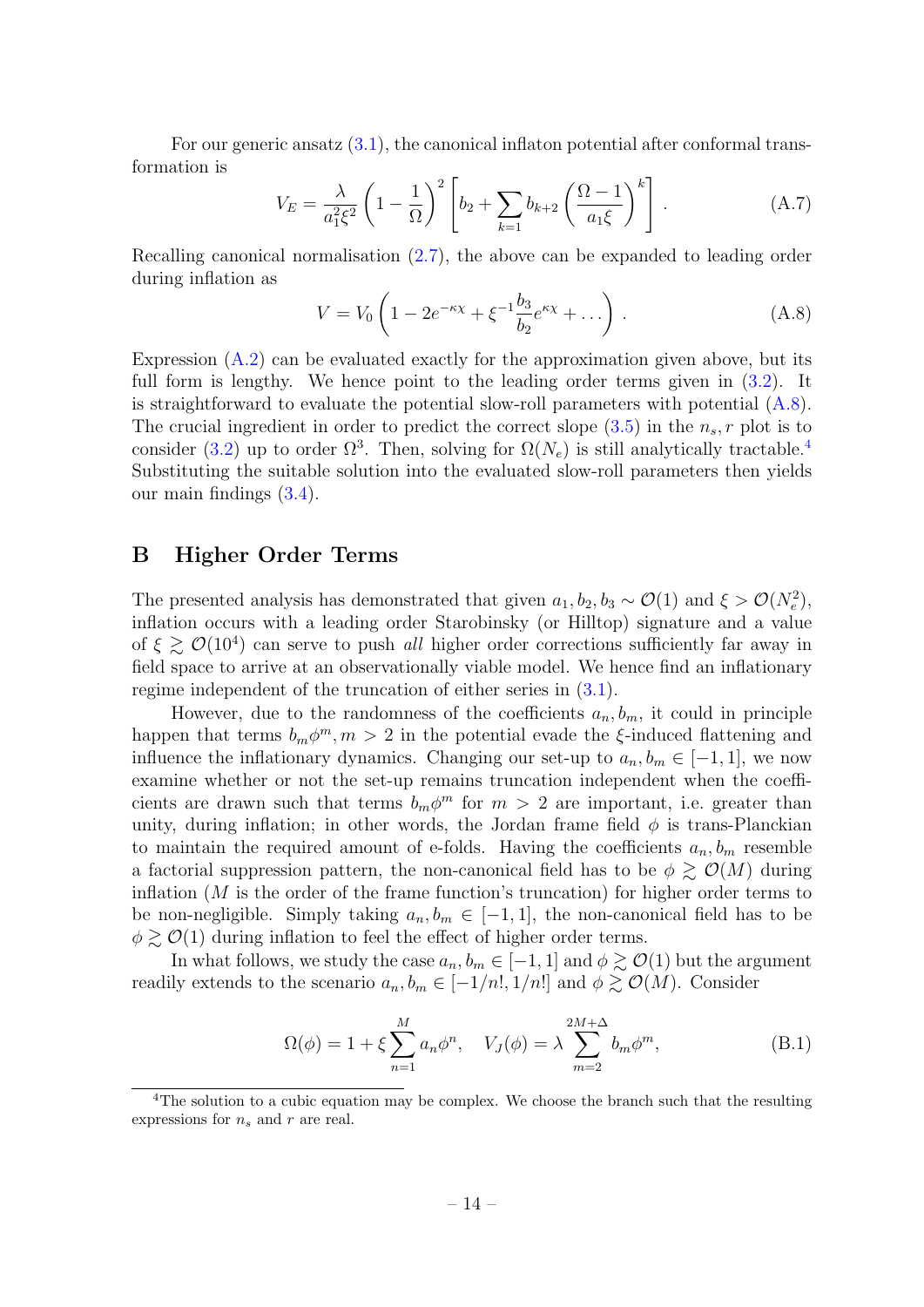

<span id="page-15-0"></span>**Figure 6.** Density profile for r with  $\xi = 10^4$ ,  $M_{\Omega} = 1$  and with coefficients  $b_m$  that are not factorially suppressed.

where  $\Delta$  is a positive integer and hence parametrizes how much the highest order term of the Jordan frame potential departs from a square relation with the highest order term in the non-minimal coupling function  $\Omega$ . When  $\phi > 1$ , we obtain the effective potential

$$
V_E \sim \frac{\lambda}{a_M^2 \xi^2} \left[ b_{2M} + \sum_{k=1}^{\Delta} b_{2M+k} \left( \frac{\Omega}{a_M \xi} \right)^{\frac{k}{M}} \right].
$$
 (B.2)

If the potential departs from the square relation between potential and frame function at highest order, the Einstein frame potential in principle feels this effect. While also this effect can be made negligible by tuning  $\Delta$  or simply pushing it away in field space by enlarging  $\xi$ , it could as such play an important role when the coefficients  $b_m$  are drawn such that terms of the order  $> 2M$  become dominant in the inflationary region of the Einstein frame potential. As coefficients  $b_{m>2M}$  may have either sign, the effect of these higher order terms on the inflationary dynamics can either be to curve the potential upwards and hence increase the number of chaotic signatures in the  $n_s$ , r plot or to induce a hilltop and thus to enlarge the number of signatures with redder  $n_s$  and very small r. We conjecture that a large  $\Delta$  will increase the number of hilltop signatures while chaotic signatures may only be visible when  $\Delta \sim \mathcal{O}(1)$  and M is not too large. This is because a large  $\Delta$  will allow for an interplay of coefficients  $b_{m>2M}$ with possibly different signs such that hilltops occur whereas if there exists just one or two higher order terms, a positive highest order coefficient could be sufficient to steepen the potential before lower order terms will have induced a hilltop. The phenomenology of this analysis is depicted in figure [6.](#page-15-0) This shows how chaotic signatures are only visible for  $\Delta \sim \mathcal{O}(1)$ .

We thus find that once sufficiently large  $\xi \geq \mathcal{O}(N_e^2)$  drives the non-canonical field displacement sub-Planckian, the form of the higher order coefficients is mostly irrelevant for the inflationary predictions.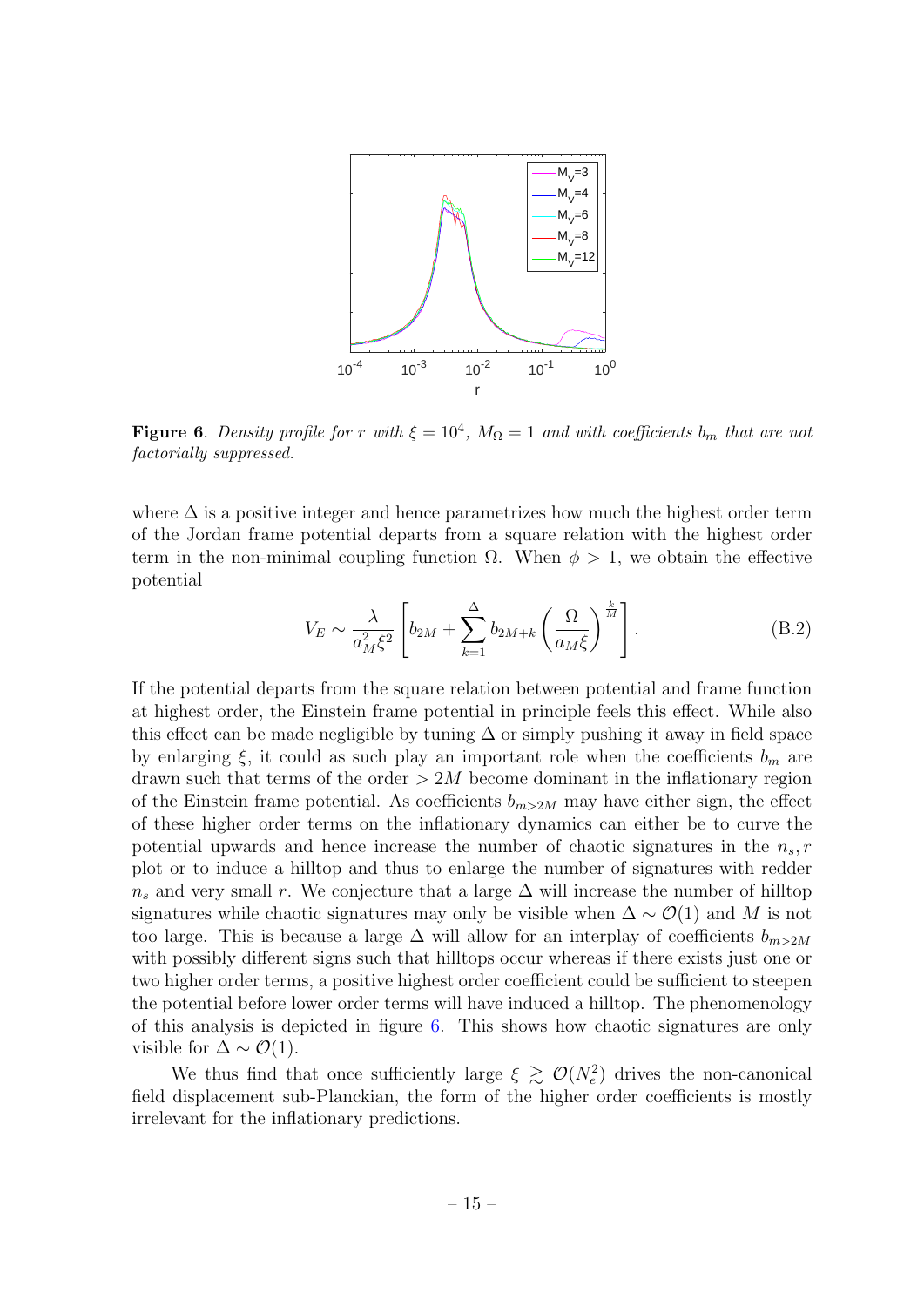#### References

- <span id="page-16-0"></span>[1] A. D. Linde, "Chaotic Inflation," Phys. Lett., vol. B129, pp. 177–181, 1983.
- <span id="page-16-1"></span>[2] A. A. Starobinsky, "A New Type of Isotropic Cosmological Models Without Singularity," Phys. Lett., vol. B91, pp. 99–102, 1980.
- <span id="page-16-2"></span>[3] V. F. Mukhanov, H. A. Feldman, and R. H. Brandenberger, "Theory of cosmological perturbations. Part 1. Classical perturbations. Part 2. Quantum theory of perturbations. Part 3. Extensions," Phys. Rept., vol. 215, pp. 203–333, 1992.
- <span id="page-16-3"></span>[4] C. L. Bennett et al., "Nine-Year Wilkinson Microwave Anisotropy Probe (WMAP) Observations: Final Maps and Results," Astrophys. J. Suppl., vol. 208, p. 20, 2013, 1212.5225.
- <span id="page-16-11"></span>[5] P. A. R. Ade et al., "Planck 2015 results. XX. Constraints on inflation," 2015, 1502.02114.
- <span id="page-16-4"></span>[6] P. Ade et al., "Joint Analysis of BICEP2/KeckArray and Planck Data," Phys. Rev. Lett., vol. 114, p. 101301, 2015, 1502.00612.
- <span id="page-16-5"></span>[7] D. S. Salopek, J. R. Bond, and J. M. Bardeen, "Designing Density Fluctuation Spectra in Inflation," Phys. Rev., vol. D40, p. 1753, 1989.
- <span id="page-16-13"></span>[8] F. L. Bezrukov and M. Shaposhnikov, "The Standard Model Higgs boson as the inflaton," Phys. Lett., vol. B659, pp. 703–706, 2008, 0710.3755.
- <span id="page-16-6"></span>[9] R. Kallosh, A. Linde, and D. Roest, "Universal Attractor for Inflation at Strong Coupling," Phys. Rev. Lett., vol. 112, no. 1, p. 011303, 2014, 1310.3950.
- <span id="page-16-7"></span>[10] W. H. Kinney, "Inflation: Flow, fixed points and observables to arbitrary order in slow roll," Phys. Rev., vol. D66, p. 083508, 2002, astro-ph/0206032.
- <span id="page-16-8"></span>[11] M. B. Hoffman and M. S. Turner, "Kinematic constraints to the key inflationary observables," Phys. Rev., vol. D64, p. 023506, 2001, astro-ph/0006321.
- <span id="page-16-9"></span>[12] E. Ramirez and A. R. Liddle, "Stochastic approaches to inflation model building," Phys. Rev., vol. D71, p. 123510, 2005, astro-ph/0502361.
- [13] S. Chongchitnan and G. Efstathiou, "Dynamics of the inflationary flow equations," Phys.Rev., vol. D72, p. 083520, 2005, astro-ph/0508355.
- <span id="page-16-10"></span>[14] V. Vennin, "Horizon-Flow off-track for Inflation," Phys. Rev., vol. D89, no. 8, p. 083526, 2014, 1401.2926.
- <span id="page-16-12"></span>[15] B. J. Broy, D. Roest, and A. Westphal, "Power Spectrum of Inflationary Attractors," Phys. Rev., vol. D91, no. 2, p. 023514, 2015, 1408.5904.
- <span id="page-16-14"></span>[16] D. Roest, "Universality classes of inflation," JCAP, vol. 1401, p. 007, 2014, 1309.1285.
- <span id="page-16-15"></span>[17] B. Whitt, "Fourth Order Gravity as General Relativity Plus Matter," Phys. Lett., vol. B145, p. 176, 1984.
- <span id="page-16-16"></span>[18] B. J. Broy, M. Galante, D. Roest, and A. Westphal, "Pole inflation Shift symmetry and universal corrections," JHEP, vol. 12, p. 149, 2015, 1507.02277.
- <span id="page-16-17"></span>[19] D. Coone, D. Roest, and V. Vennin, "The Hubble Flow of Plateau Inflation," JCAP, vol. 1511, no. 11, p. 010, 2015, 1507.00096.